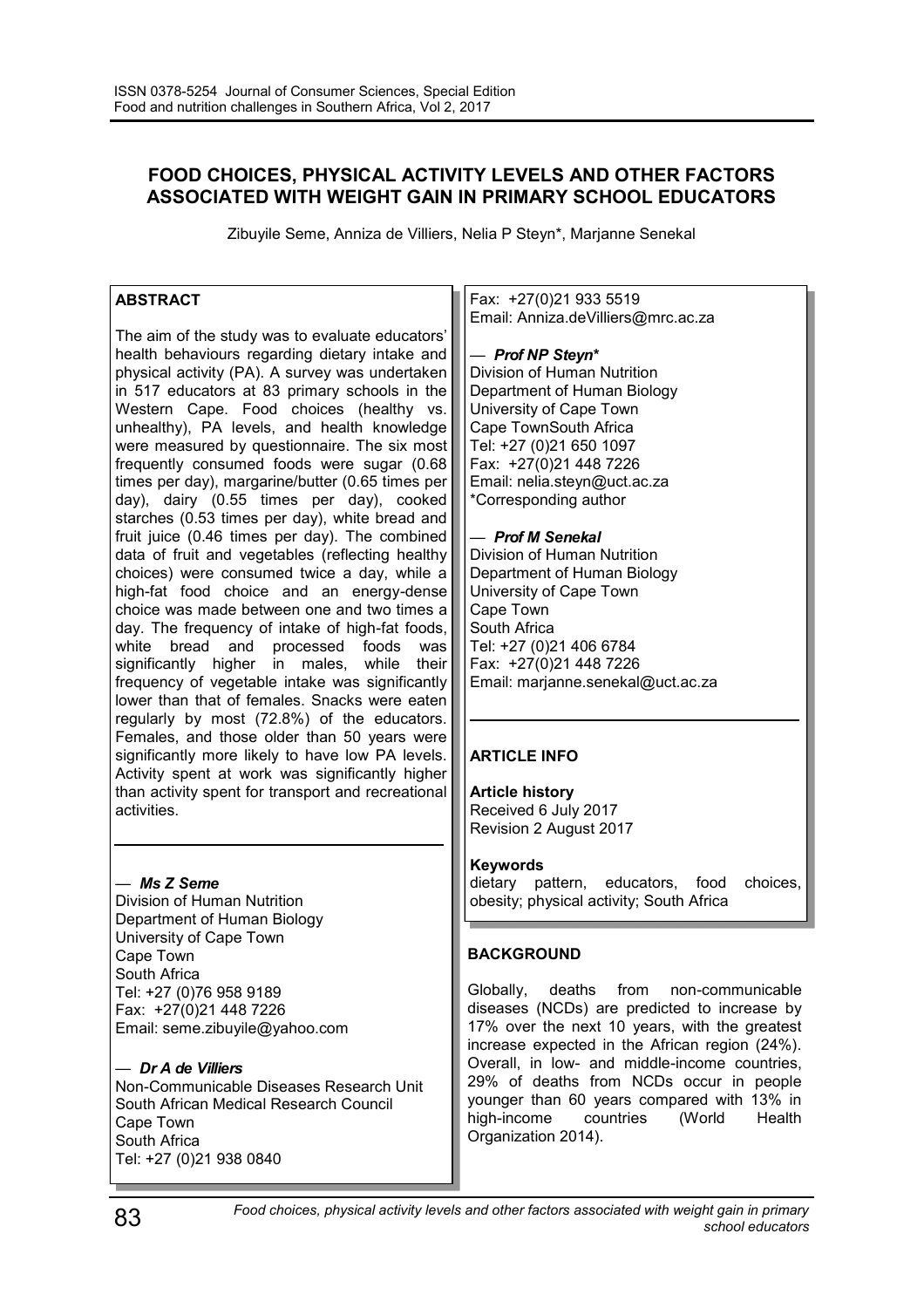In South Africa, the first National Burden of Disease Study showed that 37% of deaths at that time were as a result of NCDs, with unhealthy diet and physical inactivity being associated with many of these (Bradshaw et al. 2000). Results from the second National Burden of Disease Study showed that in 2012, 43.4% of deaths in South Africa were attributed to noncommunicable diseases (Pillay-van Wyk et al. 2016). The most recent national statistics, i.e. the South African Health and Nutrition Examination Study (SANHANES) showed that 64% of South African females and 30.6% of males are overweight or obese (body mass index (BMI) ≥25 kg/m2) (Shisana et al. 2013). The prevalence of obesity was found to be higher in urban areas, in females, and increased with age, with 51% of females having a waist circumference in the cardiovascular risk range. Since obesity is a risk factor for many NCDs, including diabetes and heart disease, this is a cause for great concern (Shisana et al. 2013).

Over many years, the nutrition transition which is characterised by an increase in individuals consuming a western diet that is typically energy -dense, high in saturated fat, trans fats, salt, and sugar, and low in fibre, has been taking place in South Africa (Viljoen, Botha & Boonzaaier 2005; Steyn et al. 2006; Vorster, Kruger & Margetts 2011; Statistics South Africa 2013; Shisana et al. 2013). This move towards a western diet has been fuelled by the rapid increase in urbanisation which occurred after the election of a democratic government in 1994 allowing people to move freely from rural to urban areas.

In the South African Demographic and Health Survey (SADHS), 48% of males and 63% of females were shown to be inactive, with only 24% of males and 8% of females being sufficiently active according to recommended guidelines (Department of Health, Medical Research Council & Orcmacro 2007). These lifestyle changes are associated with rapid urbanisation, with just as many South Africans now living in urban areas as in rural areas (Statistics South Africa 2013).

An intervention study (HealthKick) in the Western Cape was undertaken in primary schools in order to promote a healthy lifestyle in children, educators and their parents. At the baseline study principals reported that many educators had a poor diet, low levels of physical activity and were overweight (de Villiers et al. 2012). This served as a motivation for the

present study where it was found that primary school educators had higher NCD risk factors than those reported for the general population of adults in the SANHANES (Shisana et al. 2013). Of the educators, 31% were overweight and 47% obese, with 67% of females having waist<br>circumference measurements above the measurements above the recommended 88 cm, while elevated blood pressure, blood glucose and blood cholesterol levels were found among 46%, 29% and 30% of the sample, respectively (Senekal et al. 2015). The finding that the mean age of the educators was 52 (SD 10) years may have contributed to this. Based on these findings it was regarded as important to also evaluate the dietary intake and physical activity levels of these educators.

Educators play an important role in health promotion efforts aimed at learners through the school setting. They not only have the potential to create a supportive environment, but also serve as role models to the learners for healthy behaviours (intrapersonal level influences as defined in the socio-ecological approach to health interventions) (Weinstein & Rosen 2003; Rosário et al. 2012; Van der Schee & Gard 2014). According to the WHO School Policy Framework, educators need to be aware of, and responsible for, the messages they give to learners, as role models as well as programme implementers (WHO 1998).

Major modifiable risks for obesity development include high energy-dense food choices and low physical activity (PA) levels (WHO 2003). The high levels of overweight/obesity among the sample of educators investigated by Senekal et al. (2015) suggest the presence of such poor health behaviours in educators. Learners could emulate these behaviours, contributing to negative health promotion outcomes, especially in terms of obesity. Insights in the dietary intake, PA levels and associated factors are key to addressing the problem of obesity in educators, and thus, prevent the negative lifestyle role modelling effects they may have on learners. Hence, the aim of this research was to investigate these variables in the sample of educators in the Western Cape who participated in the formative assessment.

# **METHODS**

### **Sample Area and Population**

The sampling procedures have been described elsewhere in detail (Senekal et al. 2015). Briefly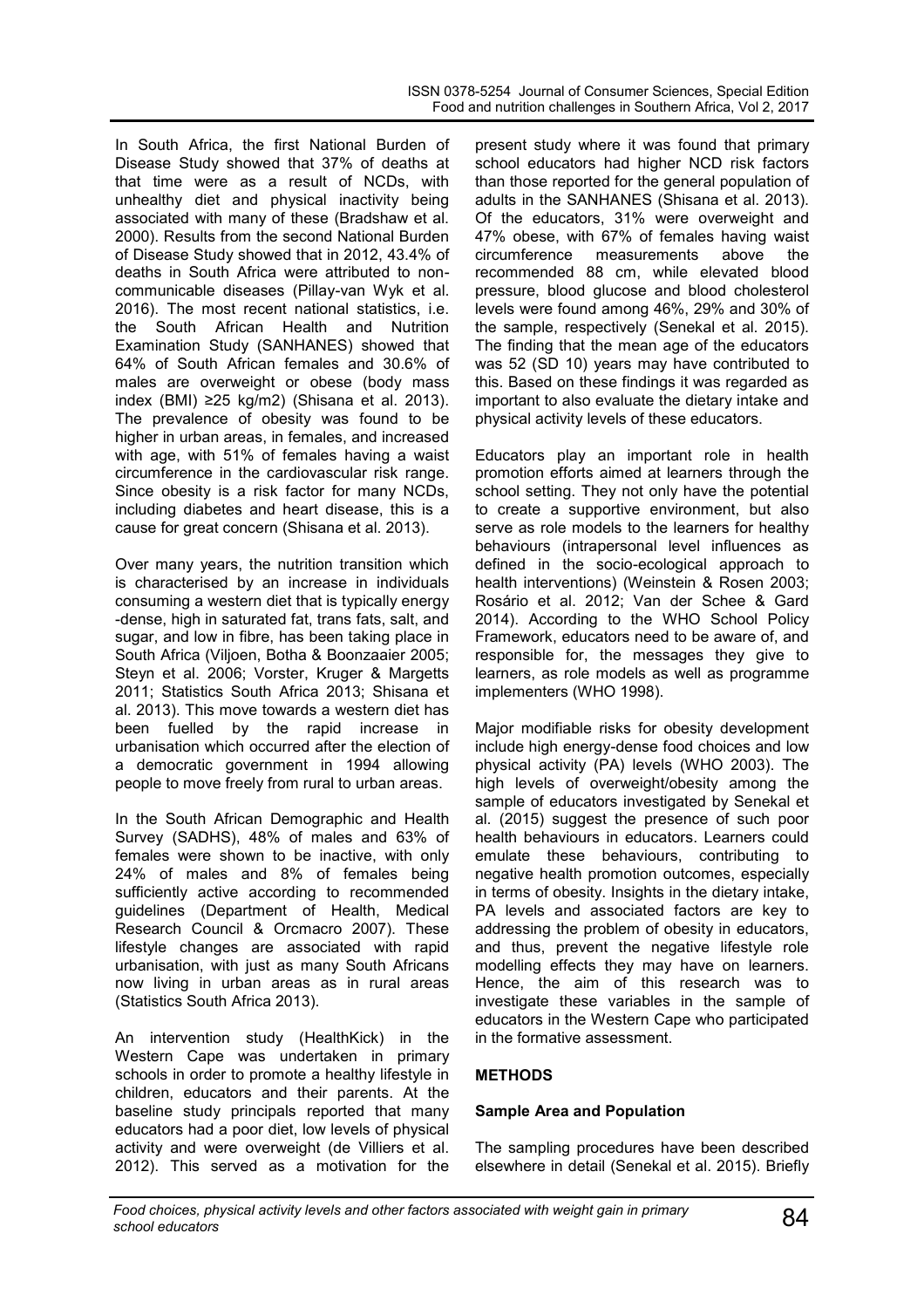summarised, the study population comprised Grade 4–6 primary school educators from 100 randomly selected schools in rural (50 schools) and urban areas (50 schools) in the Western Cape. In total, 83 schools participated in this research which took place between June and November 2007, with the final sample including 329 educators from the rural and 188 educators from urban settings, thus totalling 517 educators.

# **Research Questionnaire**

Questions for the structured self-administered questionnaire were developed using relevant literature, text books, existing questionnaires and input from an expert panel which included three senior researchers with PhDs, and six post -graduate students (two studying at master's and four at honours level).

#### **Socio-Demographic Variables and Weight-Loss Attempts**

Socio-demographic variables assessed included gender, age and ethnicity. History of weight-loss attempts was assessed by asking whether the participant had ever tried to lose weight.

#### **Assessment of Healthfulness of Dietary Intake**

The above-mentioned expert panel considered various dietary intake methods for assessing the healthfulness of the dietary intake of educators. They considered the aim of the research, the literacy level (good) and access to educators in terms of time allocation (limited) and the respondent burden that needed to be low. The outcome was to use a non-quantified indicator food frequency questionnaire (IFFQ) that reflected the frequency of poor and healthy food choices in the past "days or weeks?" focusing specifically on foods/drinks/snacks associated with the development/prevention/management of obesity, diabetes and other non-<br>communicable diseases(NCDs). The IFFQ communicable diseases (NCDs). comprised 36 food categories, for example red meat, processed meat, fresh fish, and participants were required to record the number of times they had consumed a category over the past week or month. From this a daily frequency was calculated for each category by dividing by 7 or by 28, respectively. The validity of frequency of estimation of food choice during the previous week was illustrated by Senekal, Steyn & Nel (2009). Results showed that associations were significant between the frequency of intake of 22 out of 30 items included on a micronutrient intake screening questionnaire and frequency of intake for the same item determined from a two-week food diary. In addition to the completion of the IFFQ, educators were also questioned on the frequency of consumption of breakfast, lunch, dinner, and snacks during the week and over weekends.

#### **Perception of Healthy Eating and Sources, Nutrition Information and Weight-Loss Attempts**

For the assessment of educators' perception of healthy eating, they were asked: "What do you think you need to eat to be healthy?" Responses were recorded according to the following categories (yes/no per category): fruit, vegetables, protein dairy, starches, fats, sugars, water, and other. The number of food categories mentioned was taken as an indication of perception/understanding of healthy eating. Educators were also asked to indicate their source of nutrition information and whether they had ever tried to lose weight (yes/no).

# **Physical Activity**

The Global Physical Activity Questionnaire (GPAQ) was deemed the most appropriate instrument to investigate PA levels of educators. This instrument was developed by WHO for the quantification of energy expenditure in subjects in developing countries (Armstrong & Bull 2006; Bull, Maslin & Armstrong 2009) and has been validated in nine countries including South Africa (WHO 2005). The GPAQ focuses on PA which takes place in three settings (activity at work; travelling to and from places and recreational activities) as well as on sedentary behaviour. The instrument allows for the classification of PA as high, moderate and low and quantification in terms of metabolic equivalents (METs) per week.

#### **Perceptions of Educators on Causes of Weight-Gain Factors That Influence Food Choices and Physical Activity Levels in Learners**

Educators were asked to indicate their perception of the most important reason why people gain weight (how they eat; how much exercise they do; and lack of knowledge). They were also asked which factors they thought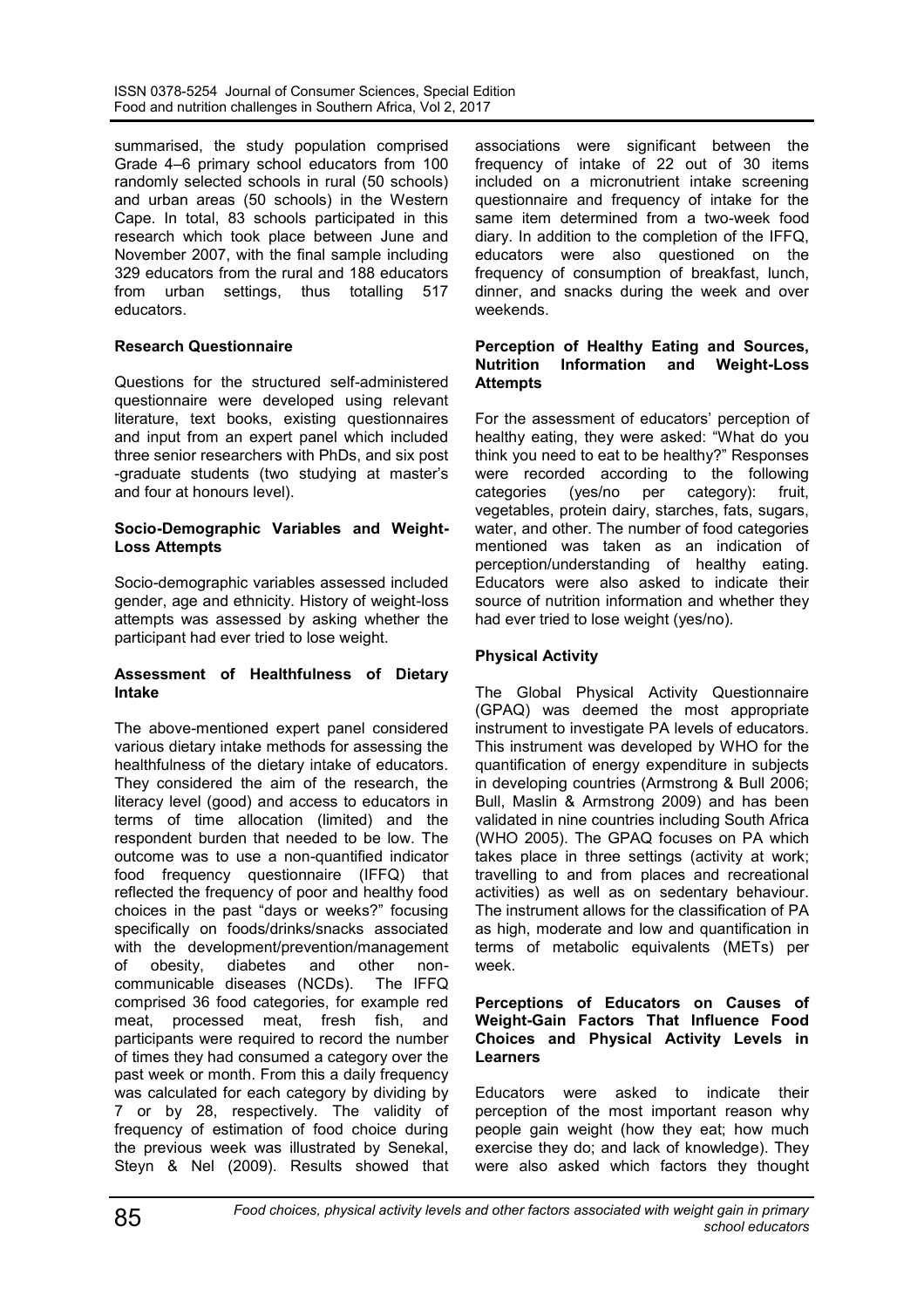strongly influences what a learner eats and what influences a learner's level of PA.

### **Pilot Study**

The questionnaire was pilot tested on ten Grade 4–6 school educators in three different schools in the Cape Metropole North district. The proposed self-administration procedure was implemented in the pilot survey to assess the feasibility of this procedure. Appropriate revisions were made after this pilot study to improve question clarity.

### **Ethics**

Ethical approval for the study was obtained from the University of Cape Town's Faculty of Health Sciences Human Research Ethics Committee (REC REF: 486/2005). Permission to conduct the study at the schools was obtained from the Western Cape Department of Basic Education. School principals were subsequently approached with a letter that included information on the study, inviting them (educators) to participate. Informed written consent was obtained from each educator before assessments commenced.

### **Data Analyses**

Descriptive statistics included frequencies for categorical variables and mean ±SD for normally distributed data and median (Interquartile Range) for non-normally distributed data, using the Shapiro-Wilk test to test for normality. Associations between BMI, gender, age, origin (rural or urban) and food choices, sources of nutrition information, prior weight-loss efforts, PA, and perceptions of factors that influence eating and PA in educators were assessed using Pearson's chi-square test for categorical comparisons and ANOVA (normally distributed data) or Kruskal-Wallis (non-normally distributed data) for continuous variables. Analyses were not adjusted for the cluster sampling frame.

# **RESULTS**

The sample included 196 (38%) male and 321 (72%) female educators. Their mean age was 52±10.1 years, with males (58±14.8 years) being significantly older than the females (48±5.6) (ANOVA p-value: 0.036). The largest percentage of educators was of mixed ancestry (87%), with 11% being white and 2% black. The majority (64%) came from urban areas vs. 36% from rural areas. As mentioned earlier, 31% of educators were overweight and 46.6% were obese; 67% had a BMI ≥25 kg/m2 (detail regarding the anthropometric profile of the educators was published elsewhere (Senekal et al. 2015).

#### **TABLE 1: FREQUENCY (TIMES PER DAY) OF CONSUMPTION OF INDICATOR FOODS BY THE EDUCATORS IN DESCENDING ORDER**

| <b>Food item</b>                            | Mean ± SD       | <b>Food item</b>             | Mean $\pm$ SD   |
|---------------------------------------------|-----------------|------------------------------|-----------------|
| Sugar                                       | $0.68 \pm 0.40$ | Processed meats              | $0.19 + 0.20$   |
| Margarine/butter                            | $0.65 \pm 0.37$ | Fried foods e.g. chicken     | $0.18 + 0.19$   |
| Milk/sour milk, yogurt                      | $0.55 \pm 0.38$ | Sweet drinks                 | $0.17 \pm 0.26$ |
| Rice, maize porridge, pasta, samp, potatoes | $0.53 \pm 0.33$ | Oranges and naartijes        | $0.17 + 0.23$   |
| Bread, white                                | $0.46 \pm 0.39$ | Peanut butter/peanuts        | $0.16 + 0.21$   |
| Juice, fruit                                | $0.46 \pm 0.34$ | Crisps, e.g. papas, pretzels | $0.14 \pm 0.21$ |
| <b>Breakfast cereals</b>                    | $0.41 \pm 0.39$ | Chocolate                    | $0.13 \pm 0.20$ |
| Bread, brown                                | $0.33 + 0.36$   | Fried potatoes               | $0.13 \pm 0.17$ |
| Apple, banana, pears                        | $0.32 + 0.29$   | Jam, syrup, honey            | $0.13 + 0.21$   |
| Tomato (raw, cooked)                        | $0.31 \pm 0.27$ | Oats                         | $0.13 + 0.25$   |
| Orange or yellow vegetables                 | $0.27 \pm 0.23$ | Fish, fresh                  | $0.11 \pm 0.12$ |
| Green vegetables, e.g. spinach,             | $0.27 + 0.25$   | Cakes, biscuits, doughnuts   | $0.11 \pm 0.16$ |
| Yellow cheese                               | $0.27 + 0.24$   | Legumes e.g. dry beans       | $0.10 + 0.16$   |
| Mixed vegetables                            | $0.26 \pm 0.24$ | Fish, tinned or smoked       | $0.08 \pm 0.13$ |
| Red meat                                    | $0.26 \pm 0.22$ | Take outs, e.g. KFC, Steers  | $0.08 + 0.14$   |
| Cabbage, cauliflower,                       | $0.25 \pm 0.25$ | Pies, sausage rolls          | $0.06 \pm 0.11$ |
| Eggs                                        | $0.22 \pm 0.21$ | Organ meats, e.g. liver      | $0.04 \pm 0.09$ |
| Chicken with skin                           | $0.22 + 0.21$   | Tinned meat                  | $0.03 + 0.09$   |
| Sweets                                      | $0.22 \pm 0.30$ |                              |                 |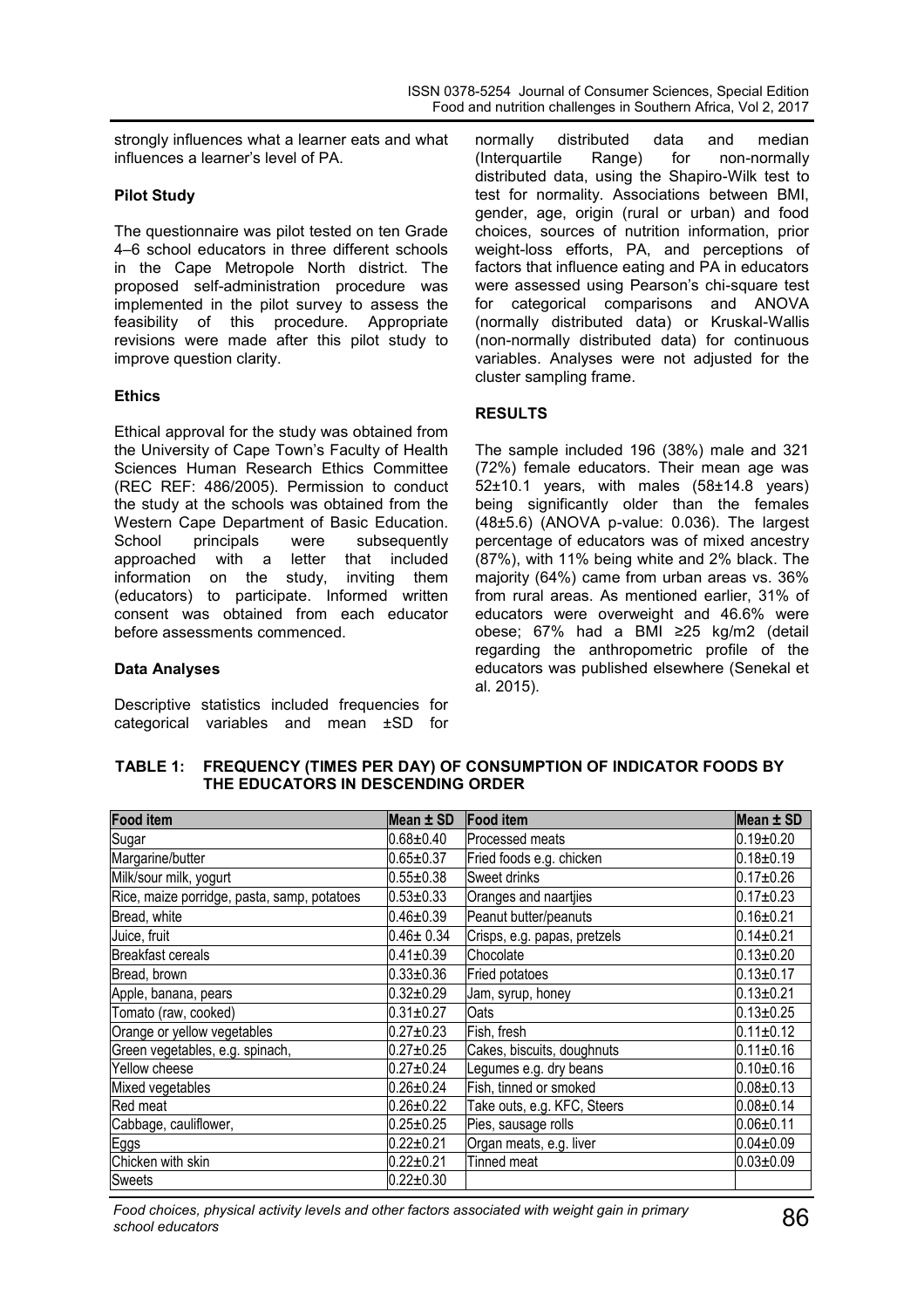### **TABLE 2: FREQUENCY (TIMES/DAY) OF INTAKE OF INDICATOR FOOD CATEGORIES FOR THE TOTAL GROUP BY GENDER**

| <b>Gender</b>                         | $\mathsf{n}$ | Mean SD            | <b>Median IQR</b>     | <b>Mean SD</b>    | <b>Median IQR</b>          | Mean SD                            | <b>Median IQR</b> |
|---------------------------------------|--------------|--------------------|-----------------------|-------------------|----------------------------|------------------------------------|-------------------|
| <b>Category</b><br>Fruit & vegetables |              |                    | <b>High fat foods</b> |                   | <b>Energy-dense snacks</b> |                                    |                   |
| Male                                  | 196          | $1.7 \pm 1.1$      | 2(1;2)                | $2.1 \pm 1.0$     | 2(2;3)                     | $1.4 \pm 0.9$                      | 1(1;2)            |
| Female                                | 321          | $2.0 \pm 1.2$      | 2(1;3)                | $1.8 \pm 0.9$     | 2(1;2)                     | $1.4 \pm 0.9$                      | 1(1;2)            |
| p-value*                              |              |                    | $0.000**$             |                   | $0.000**$                  |                                    | 0.799             |
| Total                                 | 517          | $1.9 \pm 1.2$      | 2(1;3)                | $1.9 \pm 1.0$     | 2(1;2)                     | $1.4 \pm 0.9$                      | 1(1;2)            |
| <b>Category</b>                       |              | <b>White bread</b> |                       | Cereals & legumes |                            | <b>Processed (high salt) foods</b> |                   |
| Male                                  | 196          | $0.6 \pm 0.4$      | 0.7(0.1;0.8)          | $0.98 \pm 0.8$    | 1(0;1)                     | $2.8 \pm 1.1$                      | 3(2;4)            |
| Female                                | 321          | $0.4 \pm 0.4$      | 0.3(0;0.7)            | $0.99 \pm 0.74$   | 1(0;1)                     | $2.5 \pm 1.2$                      | 3(2;3)            |
| p-value*                              |              |                    | $0.000**$             |                   | 0.151                      |                                    | $0.000**$         |
| Total                                 | 517          | $0.5 + 0.4$        | 0.4(0;0.9)            | $0.98 + 0.76$     | 1(0;1)                     | $2.7 \pm 1.2$                      | 3(2;3)            |

\*Kruskal Wallis test, \*\* significant at p<0.001

|  | TABLE 3: CONSUMPTION OF MEALS BY THE EDUCATORS BY GENDER AND BMI (N=517) |
|--|--------------------------------------------------------------------------|
|--|--------------------------------------------------------------------------|

|                      |            | <b>Week days</b> |       |               | <b>Weekends</b>  |       |               |  |  |
|----------------------|------------|------------------|-------|---------------|------------------|-------|---------------|--|--|
| <b>Category</b>      | $n$ (%)    | <b>Breakfast</b> | Lunch | <b>Dinner</b> | <b>Breakfast</b> | Lunch | <b>Dinner</b> |  |  |
| Gender               |            | $\%$             | %     | %             | %                | %     | %             |  |  |
| Male                 | 196        | 68.0             | 73.2  | 97.9          | 78.8             | 85.5  | 97.9          |  |  |
| Female               | 321        | 72.1             | 72.9  | 95.2          | 80.4             | 84.9  | 89,7          |  |  |
| p-value+             |            | 0.323            | 0.948 | 0.119         | 0.530            | 0.845 | $0.001**$     |  |  |
| <b>BMI</b>           |            | $\%$             | $\%$  | %             | $\%$             | %     | $\%$          |  |  |
| Normal               | 110 (21.3) | 69.4             | 74.6  | 96.4          | 75.5             | 84.6  | 94.4          |  |  |
| Overweight           | 158 (30.5) | 72.5             | 71.1  | 96.3          | 87.3             | 85.6  | 94.3          |  |  |
| Obese                | 241 (46.6) | 69.9             | 73.6  | 96.2          | 76.4             | 85.0  | 91.1          |  |  |
| p-value <sup>*</sup> |            | 0.811            | 0.785 | 0.997         | 0.014"           | 0.969 | 0.382         |  |  |
| Total                | 517        | 70.6             | 73.0  | 96.3          | 79.6             | 85.1  | 92.8          |  |  |

\*Pearson's chi-square test, \*\*significant at p<0.05

Results on ever having tried to lose weight were as follows: of the total group (n=510), which varied because of missing values, 52.6% reported having tried to lose weight in the past. Female educators were significantly more likely to have tried losing weight (64.7%) than the male educators (32.1%) (Pearson's chi-squared test p-value: 0.000). Educators with normal weight were the least likely to have tried losing weight (23.4%), followed by those who were overweight (45.3%). Obese educators were the most likely to have tried to lose weight (Pearson's chi-squared test p 0.000). Younger educators (<30 years) tended to be the least likely to have tried losing weight (30.0%). They were followed by 30-49-year-olds (50.6%), with those 50 years and older being the most likely to have tried losing weight (58.9%) (Pearson's chisquared test p value: 0.096). These data are not shown.

Data on the daily frequency of consumption of indicator foods (Table 1) show that the six most frequently consumed items (in descending order) were sugar (0.68 times/day), margarine/ butter (0.65 times/day), milk/sour milk/yoghurt (0.55 times/day), rice/pap/samp/pasta/potato (0.53 times/day), and white bread and fruit juice (both 0.46 times/day).

In Table 2, results of the frequency of intake of indicator food categories for the total group by gender and BMI groups are presented. Fruit and vegetables (reflecting healthy food choices) were consumed about twice a day, cereal fibrerich foods and legumes combined once a day. A high-fat food choice was made twice a day and an energy-dense snack choice between one and two times a day (both reflecting poor food choices). Processed foods (reflecting poor food choices in terms of sodium intake) were consumed approximately three times a day. The only significant associations were found for gender. Males had a significantly higher frequency of consumption of high-fat foods, white bread and processed foods, while the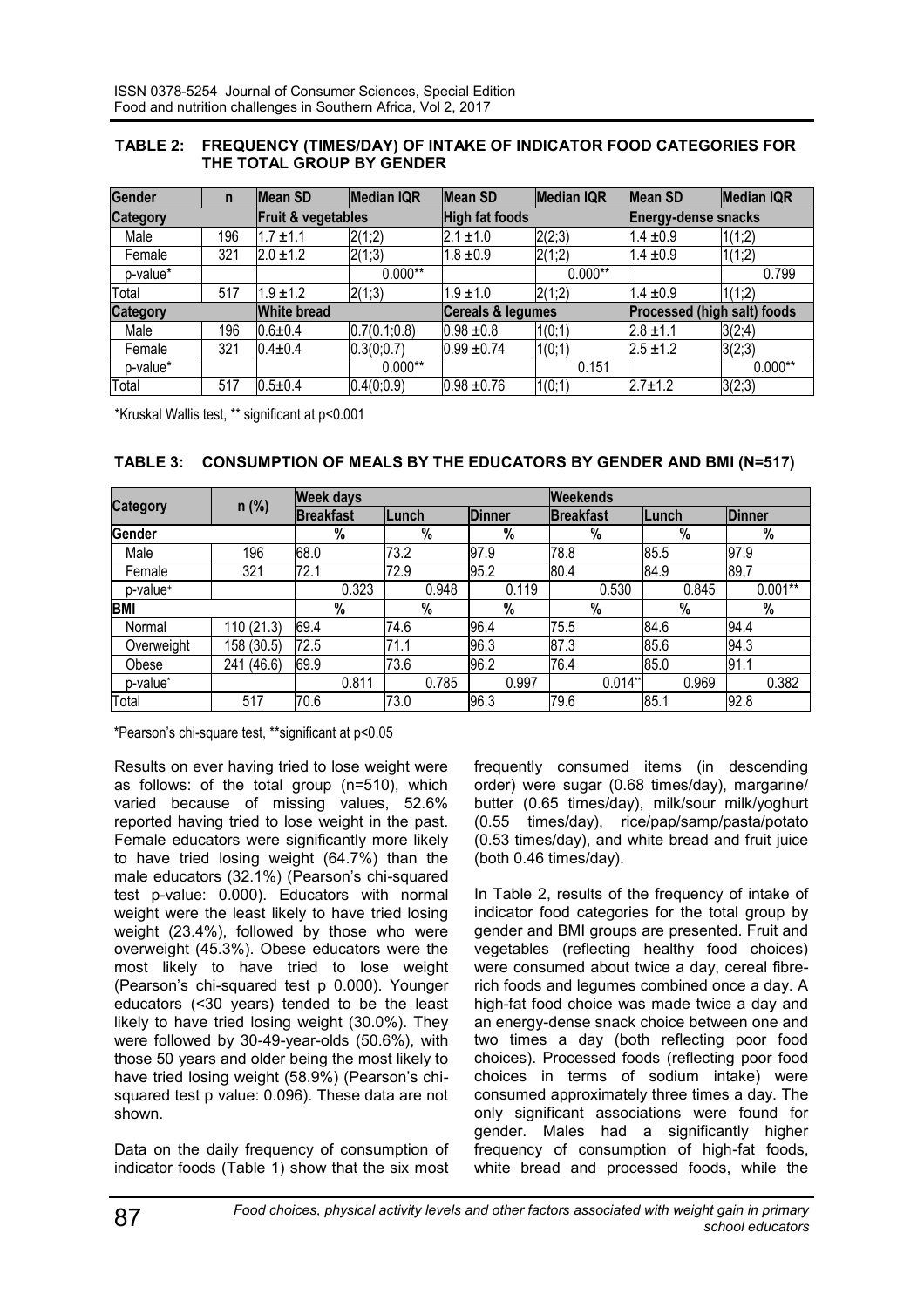#### **TABLE 4: PERCEPTION OF FOOD GROUPS THAT NEED TO BE EATEN TO BE HEALTHY BY GENDER AND AGE (N=517)**

|                 |              | <b>Dairy</b> | <b>Protein</b> | <b>Starch</b> | <b>Fruits</b> | <b>Vegetables</b> | <b>Fats</b> |
|-----------------|--------------|--------------|----------------|---------------|---------------|-------------------|-------------|
| <b>Category</b> | $\mathsf{n}$ | %            | %              | %             | %             | %                 | %           |
| Gender          |              |              |                |               |               |                   |             |
| Male            | 196          | 8.8          | 23.7           | 5.2           | 39.7          | 49.5              | 10.8        |
| Female          | 321          | 6.9          | 31.8           | 5.9           | 48.1          | 57.2              | 11.6        |
| p-value*        |              | 0.445        | 0.051          | 0.697         | 0.063         | 0.090             | 0.779       |
| Age categories  |              |              |                |               |               |                   |             |
| <30 years       | 10           | 20.0         | 30.0           | 20.0          | 30.0          | 60.0              | 30.0        |
| 30-49 years     | 366          | 5.3          | 28.5           | 4.9           | 44.5          | 54.7              | 11.3        |
| $\geq 50$ years | 130          | 10.9         | 29.5           | 6.2           | 47.3          | 52.7              | 9.3         |
| p-value*        |              | $0.027*$     | 0.973          | 0.117         | 0.543         | 0.867             | 0.133       |
| Total           | 517          | 10.4         | 28.7           | 8.4           | 41.9          | 54.8              | 14.6        |

\* Pearson's chi-square; significant at p<0.05

### **TABLE 5: PHYSICAL ACTIVITY LEVELS FOR THE TOTAL GROUP OF EDUCATORS AND BY GENDER AND AGE**

| <b>Category</b> | n   | <b>METs/week</b><br>mean $\pm$ SD | <b>Work</b><br>mean $\pm$ SD | <b>Transport</b><br>mean $\pm$ SD | <b>Recreation</b><br>mean $\pm$ SD | Low       | <b>Moderate</b> |
|-----------------|-----|-----------------------------------|------------------------------|-----------------------------------|------------------------------------|-----------|-----------------|
| <b>Gender</b>   |     |                                   |                              |                                   |                                    |           |                 |
| Male            | 196 | 6429±10073                        | 1379±2629                    | 281±1137                          | 214±500                            | 8.7       | 91.3            |
| Female          | 321 | 5609±9472                         | 1273±1998                    | 188±833                           | $89 + 220$                         | 17.8      | 82.2            |
| p-value         |     | 0.351                             | 0.604                        | 0.289                             |                                    | $0.0001*$ | $0.004**$       |
| Age categories  |     |                                   |                              |                                   |                                    |           |                 |
| $30$            | 10  | 6048±3688                         | 1395±1070                    | $159 + 269$                       | $210+298$                          | 0.0       | 100.0           |
| 30-49           | 366 | 6108±9643                         | 1392±2508                    | $241 \pm 1073$                    | 149±367                            | 12.0      | 87.9            |
| >50             | 130 | 5499±10503                        | 1103±1508                    | 196±644                           | $96 \pm 343$                       | 20.8      | 79.2            |
| p-value         |     | 0.8301                            | 0.4601                       | 0.882                             |                                    | 0.287     | $0.021**$       |
| Total           | 517 | 5920±9703                         | 1313±2257                    | $224 \pm 960$                     | $137 + 259$                        | 14.3      | 85.7            |

\*ANOVA significant at p<0.001; \*\*Pearson's chi-square test; significant at p<0.05

frequency of their vegetable intake was significantly lower.

Evidently, more than two-thirds of the educators ate breakfast, lunch and dinner, with the prevalence of all meals increasing over the weekend (Table 3). Dinner was the most commonly consumed meal during the week and weekends (percentage). Males were significantly more likely to eat dinner during weekends than females, while the overweight group was significantly more likely to eat breakfast during weekends than the normal weight and obese groups (percentages and pvalue). Snacks were eaten regularly by most (72.8%) of the total group of educators (n=517). Female educators were significantly more likely to snack than male educators (79.0% and 62.7%, respectively; Pearson's chi-square test; p=0.000).

Responses to the question on what needs to be eaten to be healthy are presented in Table 4. The most frequently mentioned groups were vegetables (54%) and fruits (41.9%) followed by proteins (29%), fats (14.6%), dairy (8%) and finally starches (6%). Females tended to be more likely to mention proteins than males, while those younger than 30 years were significantly more likely to mention dairy items.

The most commonly reported source of nutrition information by the total group (n=517) was newspapers (53%), followed by television (25%), pharmacies (6%), radio stations and other  $(4\%$  each), and the Internet  $(1\%)$ . Educators younger than 30 years old were more likely to mention the Internet (10%) vs. 1% by 30 -49-year-olds and 0% by ≥50-year-olds, and pharmacies (30%, 6% and 6%, respectively). These younger educators were less likely to mention newspapers compared to the older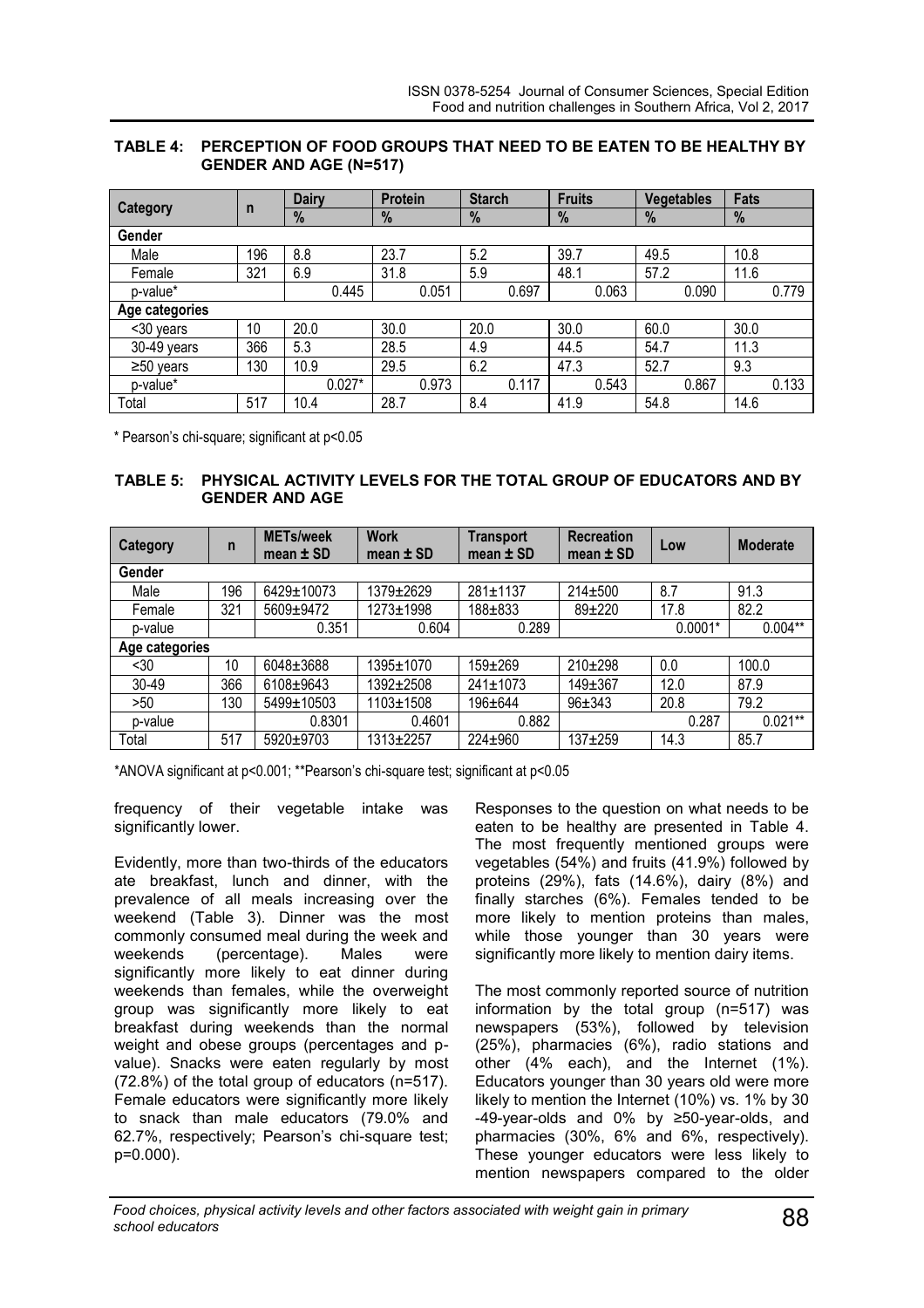groups (30%, 54% and 53%, respectively) (Pearson's chi-square test; p=0.02).

The results in Table 5 indicate that the largest percentage of educators could be classified as being moderately physically active and there were no participants in the high category. However, females and those older than 50 years were significantly more likely to be classified as having low PA levels. The results show that METS spent at work was significantly higher than METS spent for transport and recreational activities by the total group as well as for the groups by age and gender. In addition, male educators spent more than double the amount of METS (highly significant) on recreational activities than female educators.

The most important reason reported by all the educators (n=517) as to why people gain weight was how they eat (72%), followed by how much exercise they do (11%), that it runs in the family (8.4%), and because of a lack of knowledge (8.4%). There were no significant differences between any of the groups for this variable.

The five factors mentioned by most educators regarding those which strongly influence what a learner eats were parents/caregivers' working hours (80.9%), followed by the learner's body image perception (77%), what the educator eats (77%), advertisements (73%), and the other people living with a learner (65%) (Table 6). Males and educators from urban settings were significantly more likely to mention advertisements (p=0.030; p=0.023, respectively), while the obese were significantly more likely to indicate parents' working hours (p=0.021). The normal weight group was significantly less likely to indicate a learner's friend as an influencing factor than the overweight and obese groups (p=0.004).

According to educators, the factor that most strongly influences how much PA a learner undertakes is whether sport is offered at the school (88.1%) where the learner studies (Table 7). This was closely followed by the availability of playgrounds (84.7%), how active the educator is (83.6%), and how much time a learner has available for doing PA (83.3%). Males were significantly more likely to think of sport available at the school; how much time a learner

| TABLE 6: PERCEPTIONS OF EDUCATORS ON FACTORS THAT STRONGLY INFLUENCE |  |  |  |  |
|----------------------------------------------------------------------|--|--|--|--|
| <b>WHAT A LEARNER EATS</b>                                           |  |  |  |  |

| <b>Category</b> | n       | Learner's | knowledge | Learner's<br>body<br>image | llunch | Learner's | People | Teacher | Learner's I<br>friends | <b>Adverts</b> | <b>School</b><br><b>Shop</b> | Parents'<br>working<br>lhours+ |
|-----------------|---------|-----------|-----------|----------------------------|--------|-----------|--------|---------|------------------------|----------------|------------------------------|--------------------------------|
|                 |         | %         |           | %                          | %      |           | %      | %       | %                      | $\frac{9}{6}$  | $\frac{9}{6}$                | %                              |
| Gender          |         |           |           |                            |        |           |        |         |                        |                |                              |                                |
| Male            | 171     | 3.0       |           | 77.0                       | 58.0   |           | 66.0   | 80.0    | 45.0                   | 78.7           | 90.1                         | 84.9                           |
| Female          | 281     | 5.0       |           | 77.0                       | 49.0   |           | 65.0   | 76.0    | 45.0                   | 69.8           | 77.9                         | 78.4                           |
| p-value*        |         |           | 0.290     | 0.864                      |        | 0.051     | 0.834  | 0.349   | 0.968                  | $0.030*$       | $0.000**$                    | 0.072                          |
| Origin          |         |           |           |                            |        |           |        |         |                        |                |                              |                                |
| Rural           | 280 5.0 |           |           | 76.0                       | 52.0   |           | 68.0   | 75.0    | 45.0                   | 69.8           | 80.5                         | 78.1                           |
| Urban           | 171     | 4.0       |           | 79.0                       | 55.0   |           | 61.0   | 80.0    | 46.0                   | 79.0           | 86.0                         | 85.6                           |
| p-value*        |         |           | 0.561     | 0.464                      |        | 0.499     | 0.940  | 0.148   | 0.768                  | $0.023*$       | 0.113                        | $0.040*$                       |
| Age categories  |         |           |           |                            |        |           |        |         |                        |                |                              |                                |
| $30$            | 10      | 10.0      |           | 90.0                       | 80.0   |           | 80.0   | 90.0    | 30.0                   | 77.8           | 80.0                         | 90.0                           |
| 30-49           | 326     | 5.0       |           | 78.0                       | 52.0   |           | 66.0   | 78.0    | 46.0                   | 72.7           | 83.3                         | 80.9                           |
| >50             | 108 3.0 |           |           | 73.0                       | 52.0   |           | 63.0   | 75.0    | 44.0                   | 76.0           | 79.3                         | 79.2                           |
| p-value*        |         |           | 0.478     | 0.274                      |        | 0.216     | 0.565  | 0.517   | 0.610                  | 0.738          | 0.666                        | 0.690                          |
| <b>BMI</b>      |         |           |           |                            |        |           |        |         |                        |                |                              |                                |
| Normal          | 95      | 6.0       |           | 78.0                       | 51.0   |           | 63.0   | 71.0    | 31.0                   | 66.9           | 76.2                         | 74.3                           |
| Overweight      | 145     | 5.0       |           | 76.0                       | 51.0   |           | 65.0   | 76.0    | 51.0                   | 74.1           | 84.2                         | 77.9                           |
| Obese           | 212     | 3.0       |           | 77.0                       | 55.0   |           | 66.0   | 81.0    | 48.0                   | 75.5           | 84.4                         | 85.9                           |
| p-value*        |         |           | 0.335     | 0.930                      |        | 0.777     | 0.854  | 0.074   | $0.004**$              | 0.239          | 0.139                        | 0.021                          |
| Total           | 517     | 4.0       |           | 77.0                       | 53.0   |           | 65.0   | 77.0    | 45.0                   | 73.2           | 52.5                         | 80.9                           |

\* Pearson's chi-square test;p significant at p<0.05; \*\* significant at p<0.01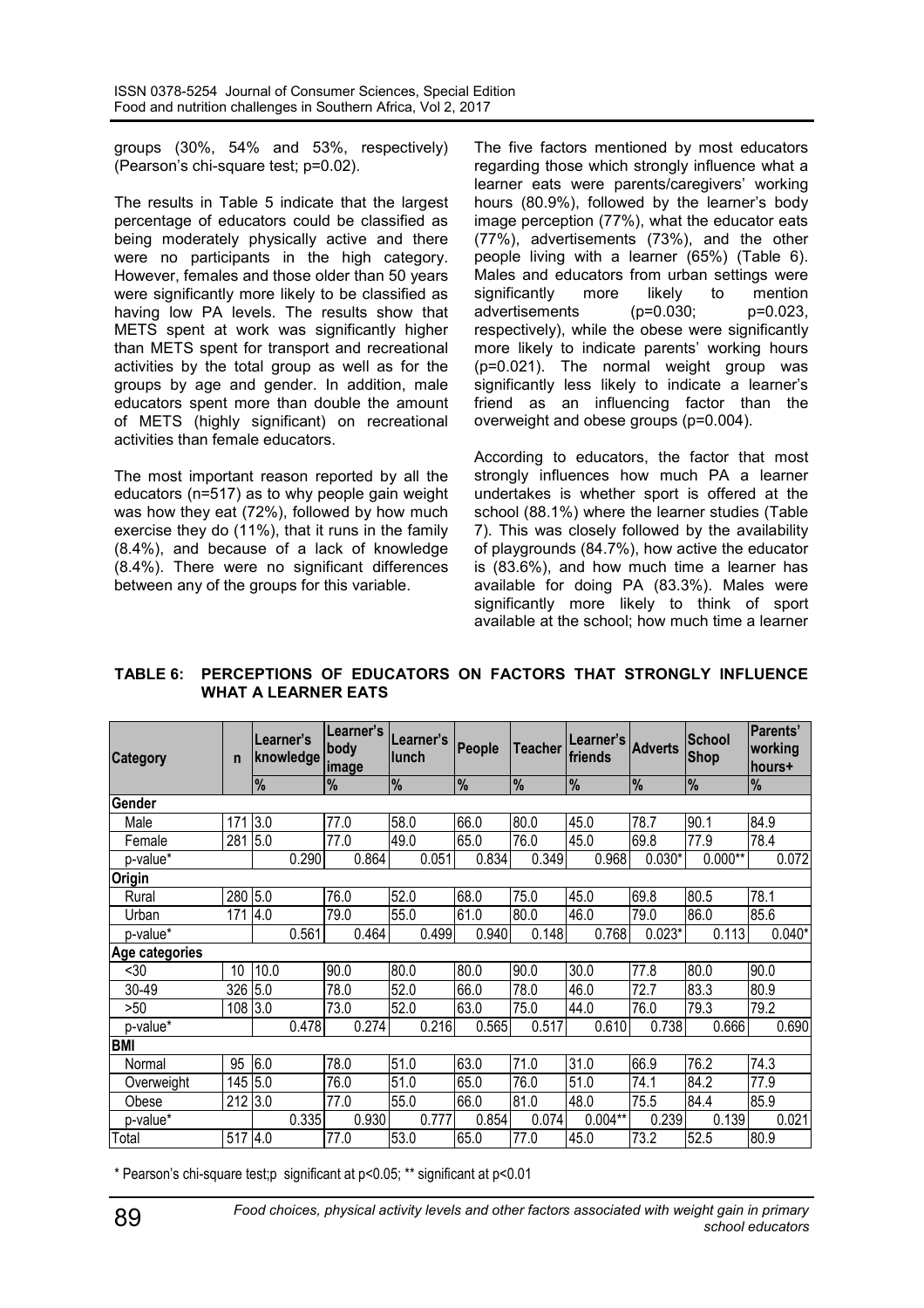| TABLE 7: PERCEPTIONS OF EDUCATORS ON FACTORS THAT STRONGLY INFLUENCE |  |  |
|----------------------------------------------------------------------|--|--|
| <b>HOW MUCH PHYSICAL ACTIVITY A LEARNER DOES</b>                     |  |  |

| <b>Factor</b>                                                  | <b>Males</b><br>$n = 196$ | <b>Females</b><br>$n = 321$ | <b>Total</b><br>$n = 517$ | p-value* |
|----------------------------------------------------------------|---------------------------|-----------------------------|---------------------------|----------|
| Safety of environment                                          | 71.7                      | 71.3                        | 71.5                      | 0.916    |
| Availability of playgrounds and sports fields                  | 85.9                      | 83.7                        | 84.7                      | 0.552    |
| Availability of sport at the school                            | 93.8                      | 84.6                        | 88.1                      | 0.002    |
| Time a learner should do sport                                 | 91.7                      | 82.9                        | 83.3                      | 0.006    |
| The sport that a learner's friends do                          | 79.3                      | 70.3                        | 73.8                      | 0.026    |
| How much it cost to do sport                                   | 69.3                      | 55.5                        | 60.8                      | 0.002    |
| Having friends to play games that involve running              | 65.9                      | 60.8                        | 62.8                      | 0.242    |
| How much time a learner should play games that involve running | 81.8                      | 72.0                        | 75.8                      | 0.013    |
| How active the people are who live with the learner            | 72.4                      | 63.3                        | 66.8                      | 0.036    |
| How active the educators are                                   | 86.9                      | 81.5                        | 83.6                      | 0.105    |

\*Pearson's chi-square test

has available to do sport; sport done by a learner's friends; and the cost of sport as strongly influencing how much PA a learner does, than female educators.

### **DISCUSSION**

The prevalence of overweight and obesity in this sample of educators was alarming, as it was when described and discussed in the paper by Senekal et al. (2015). Therefore, it does not come as a surprise that half the sample had attempted weight loss prior to the study albeit, for many, seemingly without a successful outcome.

These results reflect the need for targeted weight management intervention for educators to ensure that weight-loss attempts are successful. The fact that only 11% of the study participants thought the amount of PA one does is associated with weight gain, with 72% being aware that how one eats plays a role, emphasises the need to include a strong focus on promoting increased PA along with healthy eating in such interventions.

A recent study found that educators in Cape Town have a poor knowledge of nutrition and PA (Dalais et al. 2014). Sixty-nine percent of educators incorrectly believed that eating starchy foods causes weight gain, while only 15% knew that one should eat five or more fruit and/or vegetables per day. Misconceptions regarding actual body weight status, poor nutritional knowledge, and challenges in changing health behaviours were regarded as

issues which need to be addressed among educators.

The South African food-based dietary guidelines recommend that food intake should be spread throughout the day, with recommendations for regular small meals (5-6) being made (Vorster, Badham & Venter 2013). When the results on the meal pattern of the educators are considered, it could be argued that they seem to be meeting this recommendation/guideline for healthy eating. Breakfast, lunch, supper and regular snacks were consumed by at least twothirds of the educators, reflecting a regular meal pattern. Supper was the most frequently consumed meal, with the frequency of breakfast and lunch consumption being similar and females being significantly more likely to snack than males (79% and 62.7%, respectively). Regular meals are recommended as these ensure controlling glucose levels throughout the day and prevent feelings of dizziness, restlessness and poor concentration (Vorster et al. 2013).

These results show that healthy food choices and perceptions about what healthy entails are a concern in the sample of educators we investigated. Four of the six most frequently consumed items were energy-dense and/or in the form of refined carbohydrates, i.e. sugar, margarine/butter, rice/maize porridge/maize kernels/pasta/potato, and white bread. Grouping indicator foods as healthy or poor food choices showed that educators made fruit and vegetable (healthy) choices twice a day and cereal fibre/ legumes (healthy) once a day, equating to three healthy choices a day. High-fat, energy-dense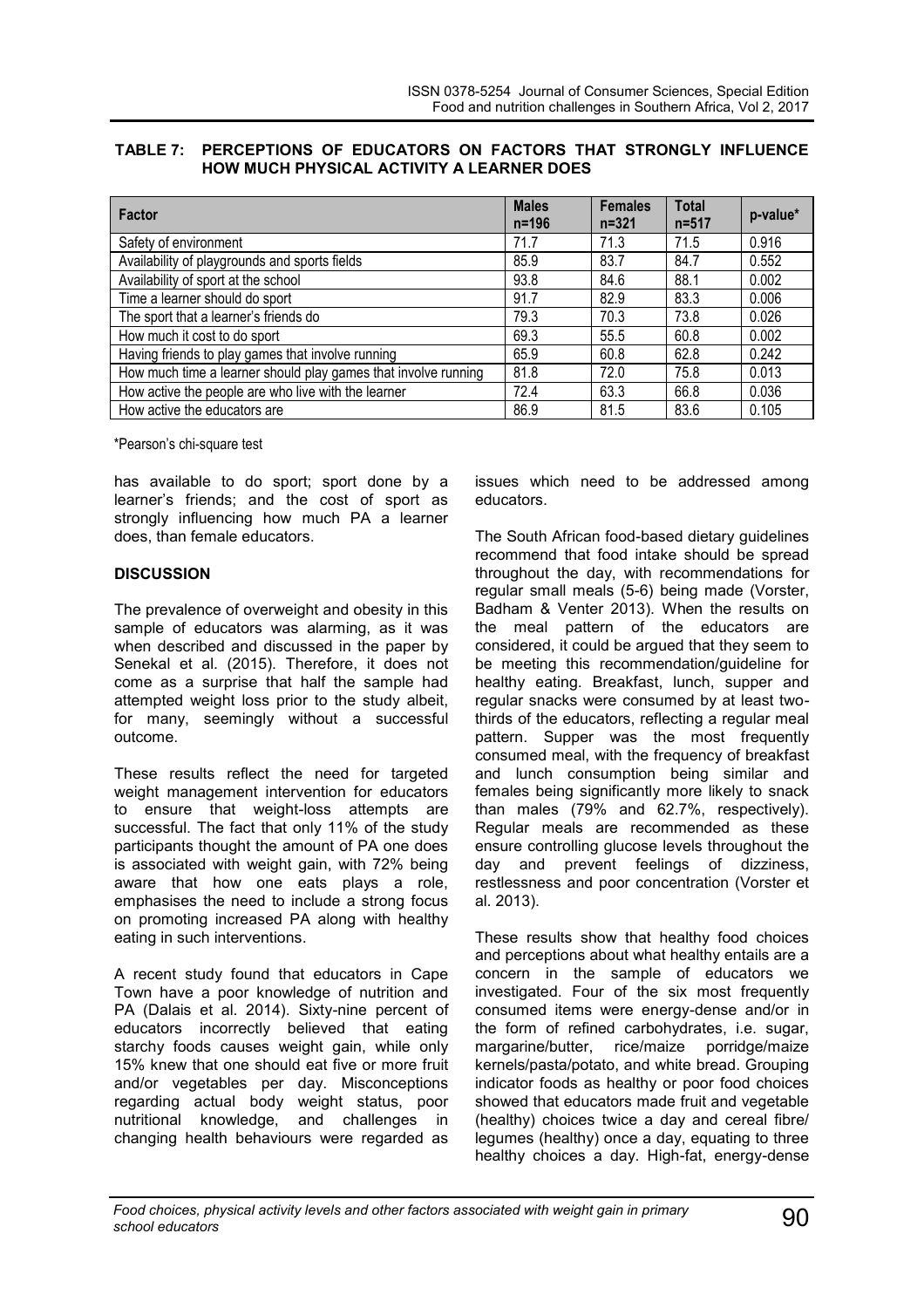snacks (poor), and processed (poor) food choices were made about twice a day, respectively, equating to approximately 6.5 poor food choices a day if the daily frequency of sugar intake of 0.5 times per day is also considered. The frequency of intake of high-fat food choices was significantly higher in males. These results reflect the possibility that poor food choices (energy-dense, high in fat, sugar and salt and refined carbohydrates) and low intake of fruit and vegetables and cereal/legume fibre, may be common among educators, especially males. This eating pattern is in line with the westernised pattern found to be common among urbanised South Africans (Vorster et al. 2005; Steyn et al. 2006; Steyn et al. 2012).

The intake of fruit and vegetables twice a day is less than the recommended intake of five or more servings a day if it is assumed that a portion of fruit/vegetable is consumed per eating occasion. These findings are clearly reflected in results reported by other researchers for South Africans (Senekal et al. 2009). The low fruit and vegetable intake may be the result of a lack of knowledge, problems with access (financial and location), preferences as well as negative beliefs and perceptions regarding fruit and vegetable intake. The possible lack of knowledge relating to the importance of fruit and vegetable intake is reflected in the fact that only 44.9% of the educators mentioned one should eat fruit, and 54% vegetables, to be healthy. This lack of knowledge about healthy eating is further reflected by the fact that the proportions of educators who mentioned the other food groups were very low, ranging from only 5.66% (starch) to 28% (protein).

Oldewage-Theron & Egal (2012: 86) also found that the nutrition knowledge of public school educators in South Africa was average to poor. Only 33.3% of the educators who participated in their study indicated that they had received training on nutrition concepts while studying for their qualification and 26.7% as part of inservice learning. Oldewage-Theron & Egal (2012: 85) indicated that television and magazines were among the most available sources of nutrition information to educators. Our research supports this notion, with 53% of the educators indicating that they used newspaper/magazines and 25% television. As can be expected, younger educators were more likely to access the Internet and less likely to

use newspapers/magazines for nutrition information.

A well-established fact is that good nutrition knowledge is not necessarily associated with healthy eating (Beydoun & Wang 2008). For example, our results show that although almost half of the educators were aware of the importance of fruit and vegetables for health, the median combined intake was only twice a day. De Bourdeaudhuij et al. (2002) suggest that this discrepancy may also be the result of lack of awareness of personal intake, with the person thus not necessarily realising the need to change his/her behaviour.

The daily choice of processed foods (reflective of non-discretionary salt intake) is a concern, especially considering the recognised association between high salt intake and high blood pressure as well as the high prevalence of hypertension among educators who participated in this study (Senekal et al. 2015). A similar concern was raised in the SADHS, specifically regarding processed meat and salty snack intake (DOH et al. 2007).

The propensity to frequent intake of high-fat foods and fat-containing energy-dense snacks in our sample of educators is in line with findings of other South African studies (Senekal et al. 2009; Senekal, Mchiza & Booley 2009; Oldewage-Theron & Egal, 2012). Although we did not find an association between frequency of intake of high-fat foods and BMI, the frequent intake of high-fat foods and energy-dense snacks may be contributing to the problem of weight gain/ obesity in educators. The preference for such foods/snacks may be explained by the fact that fat plays an important role in the sensory acceptability of foods (Tepper 2015), which may be one of the reasons why attempts to change behaviours relating to fat intake seem to be challenging.

The same sentiment is clearly reflected in the conclusion made by Dunn et al. (2012: 352) that fast-food consumption is influenced by a general demand for meals that are tasty, satisfying and convenient. Food choices by our sample of educators that reflect fast-food intake (take-outs, pies, sausage rolls, samosas, fried foods and French fries) were made approximately every second day.

The results regarding sugar intake as well as the intake of sugar-containing foods/drinks are in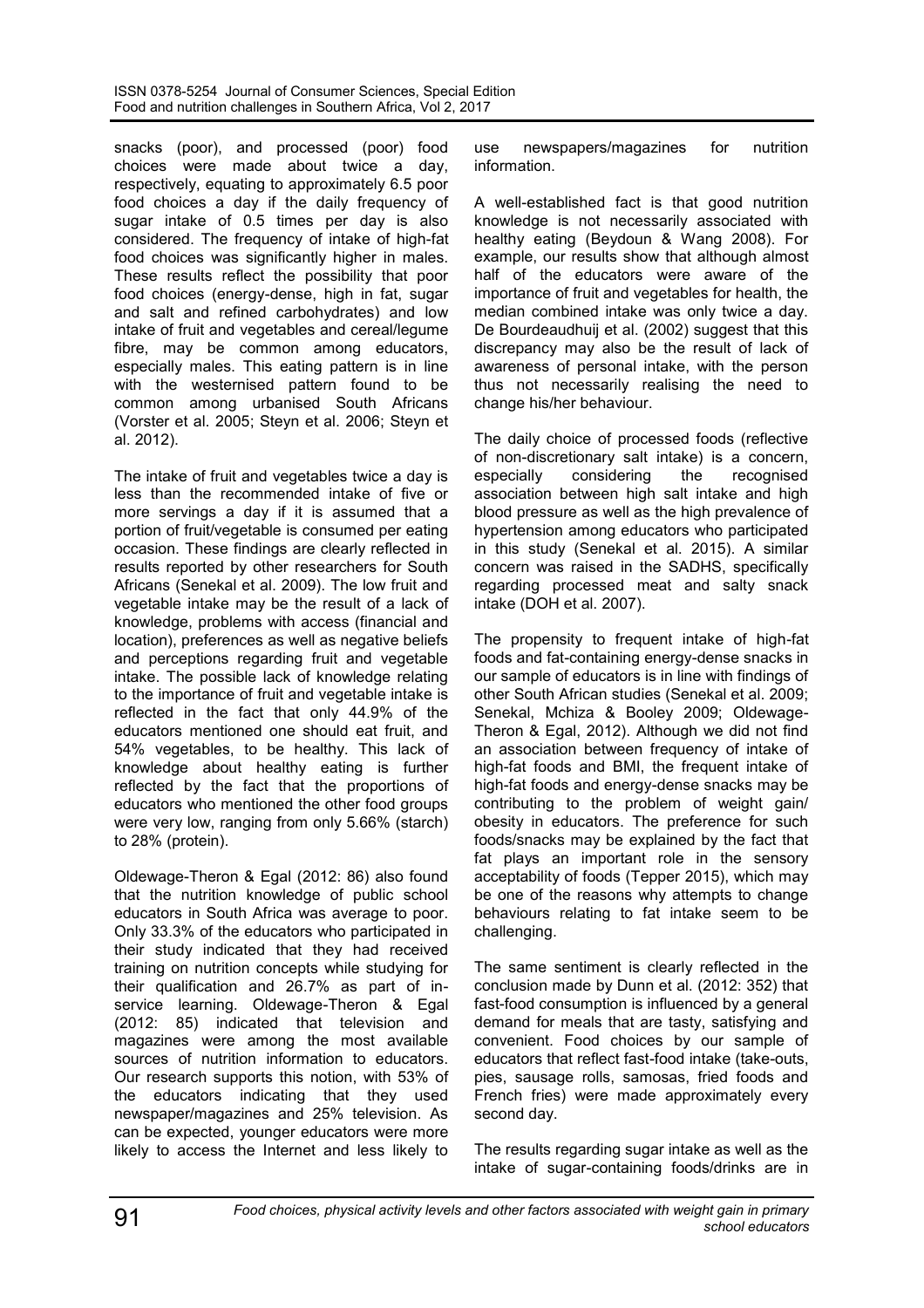line with the findings of several other South African studies (Steyn, Myburgh & Nel 2002; Reddy et al. 2003; Reddy et al. 2010; Senekal et al. 2015) Preference for sweet taste is innate (Trivedi 2012). Thus, it can be argued that strong preference for sweet taste may result in high intake of sweet snack foods and drinks, which in turn may result in a positive energy balance and weight gain.

The need to emphasise low sugar intakes in interventions targeted at educators is emphasized by the results of the meta-analysis by Te Morenga, Mallard & Mann (2012). These researchers concluded that: "among free living people involving ad libitum diets, intake of free sugars or sugar sweetened beverages is a determinant of body weight." Research in a sample of 29,103 middle-aged Japanese males and females supports this possibility (Matsushita et al. 2009). Preference for sweet taste was significantly associated with weight gain from age 20 years to middle age, the baseline age of the study sample. Further weight gain over the 10-year follow-up of the cohort from baseline (middle age) was also significantly associated with a preference for sweet tastes.

We posit that weight management interventions targeted at educators should include a strong focus on creating a supporting food environment in schools. Since they spend a large part of their day in this environment this will enable them to make healthy food choices. A situational analysis at the schools included in this research supports the need for this action, as mainly sweets, chocolates, cold drinks and crisps were found to be sold at tuckshops. Healthy food choices such as fruits and vegetables were generally not available (De Villiers et al. 2012).

The PA level of most educators (85.7%) was classified as moderate and 14.3% as low using the GPAQ questionnaire. These results indicate that educators in our research may have been more active than the sample of 2014 South Africans who participated in a WHO survey, in which the International Physical Activity Questionnaire (IPAQ) was used to assess PA levels (WHO 2005). Less than a third of the participants in the latter study met the American College of Sports Medicine's and Centre for Disease Control's recommendations for healthenhancing PA, i.e. to accumulate 30 minutes of moderate activity on most days of the week (≥3000 MET minutes/week), with nearly half being inactive (<600 MET min/week) (WHO

2005). Low levels of PA were also found in the 2002 SADHS, with 48% males and 63% females reporting being inactive (DOH et al. 2007). Our results show that female and older educators were significantly more likely to fall in the low PA category.

In our sample of educators, it needs to be noted that the major contributor to METs was activity during work time (1313 METs at work vs. 224 METs for transport and 137 METs for recreation activity during leisure time for the total group). Males spent significantly more leisure physical activity time than females. However, time spent walking while teaching may have been overestimated, since it has been estimated that males with a tertiary education typically spend 120 METs and females 205 METs during work time, which is not very high (DOH et al. 2007).

Educators in the study areas seemed to be aware that they influence the lifestyle of learners. When asked, what they thought influenced a learner's eating behaviour, the most commonly mentioned factor was the school shop (82.5%), followed by the parents' working hours (80.9%), and the educator, and the learner's body image (both 77%). Interesting to note is that only 45% assumed what a learner eats is influenced by friends.

When asked about the most important factors that influence how much PA a learner does, the educator also came up as the third most mentioned influence factor (83.6%). Whether a sport is offered at school was mentioned most (88.1%), followed by the availability of a playground (84.7%) and the amount of time available (83.3%) as factors influencing learners' PA levels. No comparative literature could be found on this aspect of our study, with our results thus providing novel insights in educators' perceptions on the modelling role they play in terms of learners' dietary intake and PA levels.

Limitations of this research include the selfreported nature of the data, possible overestimation of PA (GPAQ) as well as the fact that the IFFQ provides information on the frequency of intake of indicator foods, without reflecting 24-hour intakes or portion sizes. However, the thorough process that was undertaken to develop the IFFQ supports the possibility that the outcomes provide a reasonable estimate of the risk of poor food choices. A more in-depth dietary intake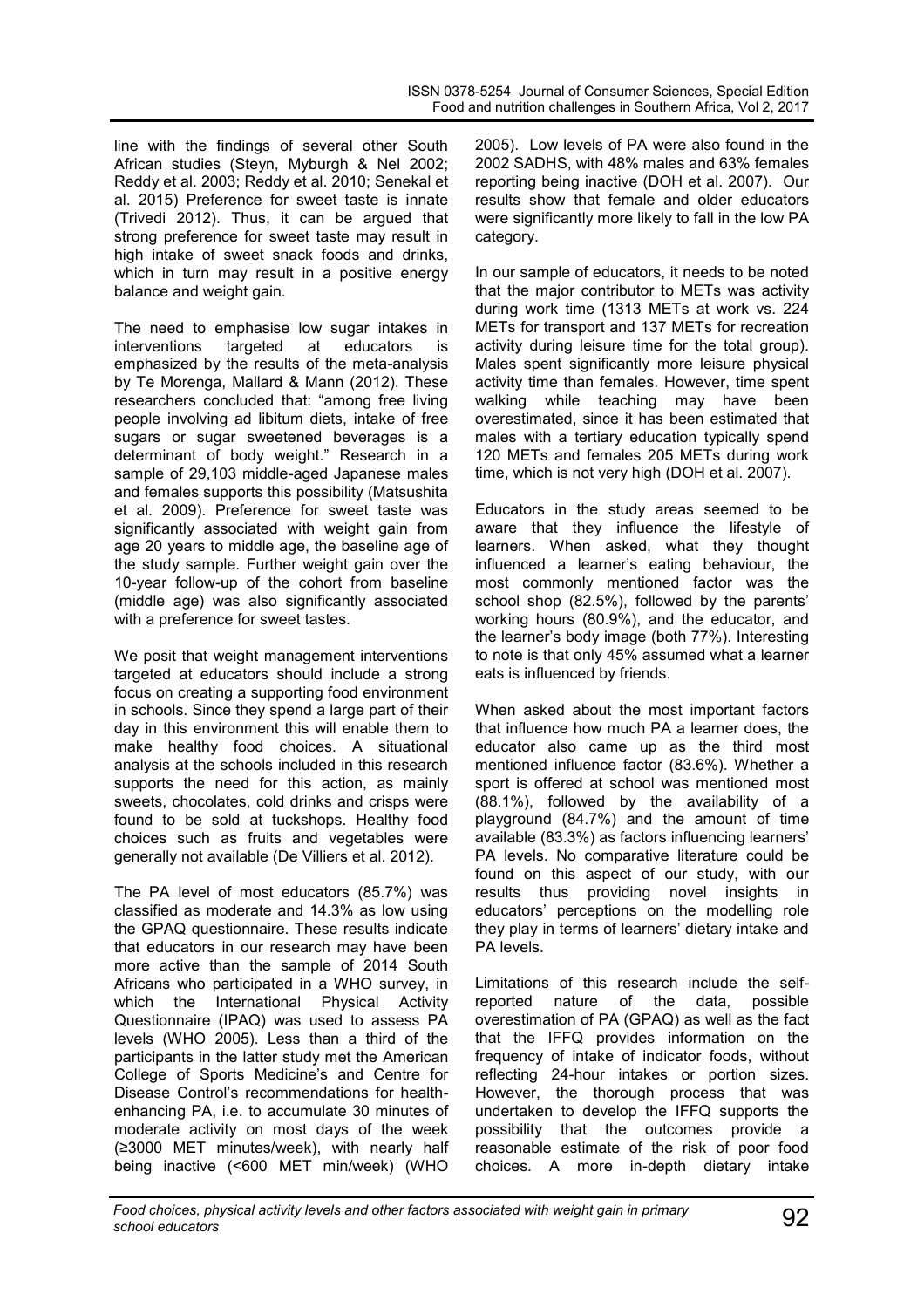assessment may be necessary to provide more insights between fat intake and BMI in educators.

# **CONCLUSIONS**

Even considering these limitations, the results of our cross-sectional study demonstrate that educators commonly attempted weight loss but not successfully, as reflected in the high prevalence of overweight/obesity. Additionally, this study population is at risk of making poor food choices, with males potentially more at risk. Furthermore, they have a poor understanding of healthy eating, may not have received appropriate nutrition education and may be at risk of not being sufficiently physically active, with females potentially more at risk. Adoption of poor food and lifestyle choices by pupils might logically be a consequence of the beliefs and behaviours of teachers. Therefore, it is essential to expose educators to lifestyle interventions to improve and manage weight gain and NCD risks.

Acknowledgements: Our thanks to all the educators who participated in the study.

# **REFERENCES**

Armstrong, T. & Bull, F., 2006, Development of the World Health Organization Global Physical Activity Questionnaire (GPAQ). Journal of Public Health 14, 66-70.

Beydoun, M.A. & Wang, Y., 2008, Do nutrition knowledge and beliefs modify the association of socio-economic factors and diet quality among US adults? Preventative Medicine 46,145-153.

Bradshaw, D. Groenewald, P. Laubscher, R. Nannan, N. Nojilana, B. Norman, R. Pieterse, D. Schneider, M. Bourne, D.E.. Timaeus, I.E. Dorrington, R. Johnson, L., 2003, Initial burden of disease estimates for South Africa. South African Medical Journal 93(9), 682-688.

Bull, F.C. Maslin, T.S. & Armstrong, T., 2009, Global Physical Activity Questionnaire (GPAQ): Nine Country Reliability and Validity Study. Journal of Physical Activity and Health 6,790- 804.

Dalais, L. Abrahams, Z. Steyn, N.P. de Villiers, A. Fourie, J. Hill, J. Lambert, E.V. & Draper, C., 2014, The association between nutrition and physical activity knowledge and weight status of primary school educators. South African Journal of Education 34(3), S13-S17.

De Bourdeaudhuij, I. Brug, J. Vandelanotte, C. & van Oost, P., 2002, Differences in impact between a family- versus an individual-based

tailored intervention to reduce fat intake. Health and Education Research 17,435-449.

Department of Health, Medical Research Council, & Orcmacro., 2007, South African Demographic and Health Survey 2003. Pretoria: Department of Health.

De Villiers, A. Steyn, N.P. Draper, C. Fourie, J. Barkhuizen, G. Lombard, C.J. Dalais, L. Abrahams, Z. & Lambert, E.V., 2012, "HealthKick": Formative assessment of the health environment in low-resource primary schools in the Western Cape Province of South Africa. BMC Public Health 12(1), 794-99.

Dunn, K.I. Mohr, P. Wilson, C.J. & Wittert, G.A., 2012, Determinants of fast-food consumption. An application of the Theory of Planned Behaviour. Appetite 57(2),349-357.

Matsushita, Y. Mizoue, T. Takahashi, Y. Isogawa, A. Kato, M. Inoue, M. Noda, M. Tsugane, S. & JPHC Study Group., 2009, Taste preferences and body weight change in Japanese adults: the JPHC Study. International Journal of Obesity 33(10), 1191-1197.

Oldewage-Theron, W. & Egal, A., 2012, Impact of nutrition education on nutrition knowledge of public school educators in South Africa: A pilot study. South African Journal of Health 17 (1), 80 -88.

Pillay-van Wyk, V. Msemburi, W. Laubscher, R. Dorrington, R. Groenewald, P. Matzopoulos, R. Prinsloo, M. Nojilana B. Nannan, N. Gwebushe, N., 2016, Mortality trends and differentials in South Africa from 1997 to 2012:second National Burden of Disease Study. Lancet Global Health 381,S113.

Reddy, S.P. James, S. Sewpaul, R. Koopman, F. Funani, N.I. Sifunda, S. Josie, J. Masuka, P. Kambaran, N.S. & Omardien, R.G., 2010, Umthente Uhlaba Usamila – The South African Youth Risk Behaviour Survey 2008. Cape Town: South African Medical Research Council.

Reddy, S.P. Panday, S. Swart, D. Jinabhai, C.C. Amosun, S.L. James, S. Monyeki, K.D. Stevens, G. Morejele, N. Kambaran, N.S. Omardien, R.G. & Van den Borne, H.W., 2003, Umthenthe Uhlaba Usamila – The South African Youth Risk Behaviour Survey 2002. Cape Town: South African Medical Research Council.

Rosário, R. Oliveira, B. Araújo, A. Lopes, O. Padrão, P. Moreira, A. Teixeira, V. Barros, R. Pereira, B. & Moreira, P., 2012, The impact of an intervention taught by trained teachers on childhood overweight. International Journal of Environmental Research and Public Health 9,1355-1367.

Senekal, M. Mchiza, Z. & Booley, S., 2009, Nutrition for adults. In NP Steyn & N Temple